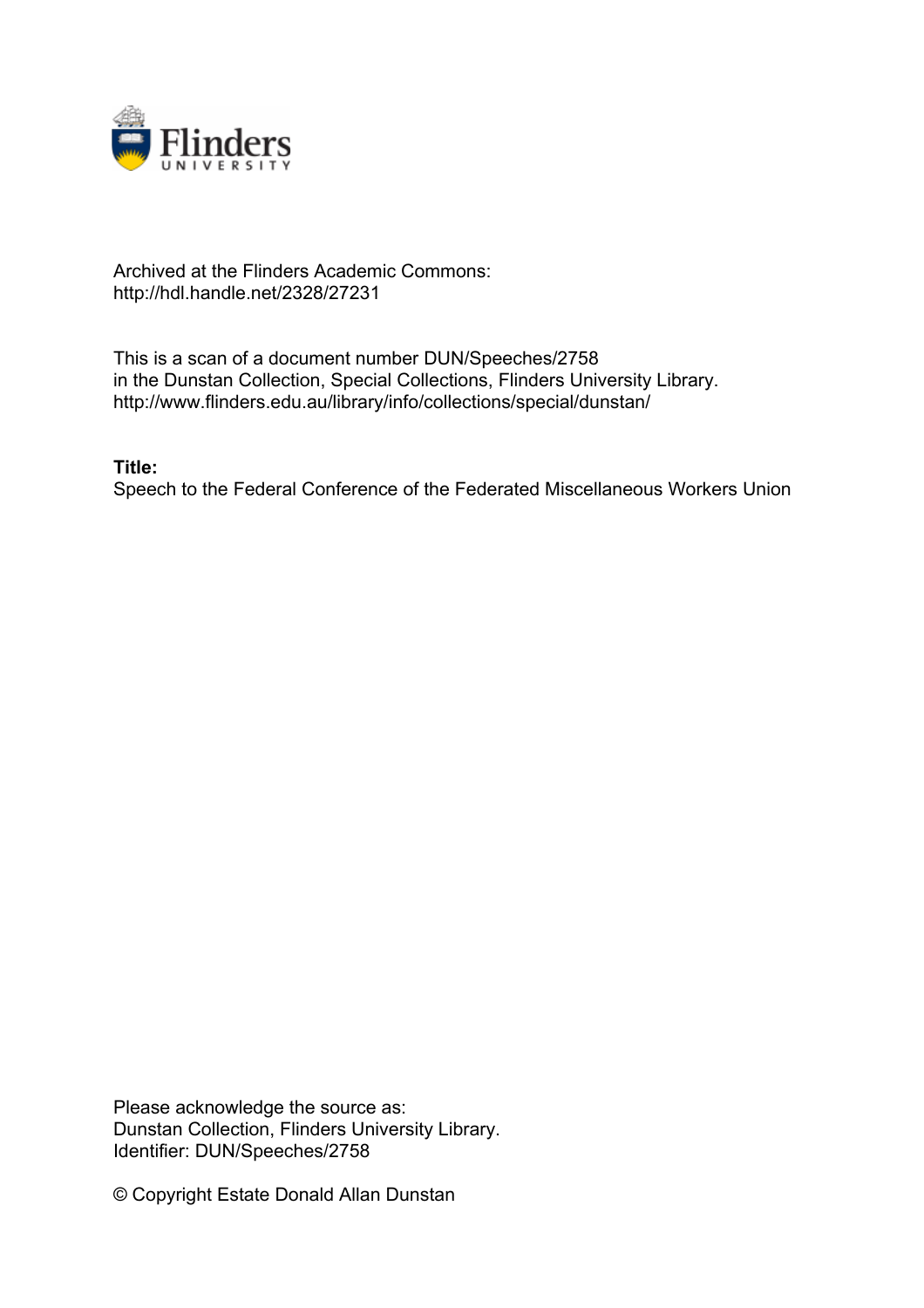## **SPEECH TO THE FEDERAL CONFERENCE OF THE FEDERATED MISCELLANEOUS WORKERS UNION - 20/10/75**

MR. **CHAIRMAN, DELEGATES, LADIES AND GENTLEMEN: Thank you for inviting me here this morning.** 

**I had intended today to speak on industrial relations in South Australia, and of our very comprehensive plans for the development of worker participation in industrial management. However, it does not seem, at this stage, an appropriate thing to do.** 

**Your Conference is being held at a time of unparalleled political crisis in Australia - and accordingly I believe it is proper for me - as Premier of this State, as a Leader fcf the Australian Labor Party, and as a member of the Labor**  Movement **- to speak today of that crisis.** 

It **is** a **crisis that affects every man, woman and child in**  this **country - for it concerns the very legal and constitutional fabric of our governmental system and thus**  our notions of liberty and of parliamentary proprietry. **For the fact is that we are faced now with a grab-for-power by**  a **group of ruthless and unprincipled men. They are men who**  act as if **under the delusion that they were born to rule.**  They **are men dedicated to the narrowest view of parliamentary**  and **governmental responsibility - men whose vision is**  clouded by **privilege and distorted by the demands of**  vested **interests.** 

And what **they have done is decide that in their lust-for**power **they will disregard those very delicate conventions**  and **understandings that are essential to the parliamentary system. For our parliamentary and governmental system is**  not **abeolutely determined by written constitutions - is not fixed in some book of rules - but, like every Parliament and Government adhering to the Westminster system, it is also determined by, and subject to, complex notions of consent, precedent and principle. These conventions are vital to the functioning of constitutional democracy,**  even **though they are not clearly written into the formal document we call the Constitution.** 

**The past two years have seen the State Governments of New South Wales and Queensland and the Australian Senate conspire to ignore such conventions. Firstly, Mr. Lewis,**  and then Mr. Bjelke-Petersen, with the tageith, support of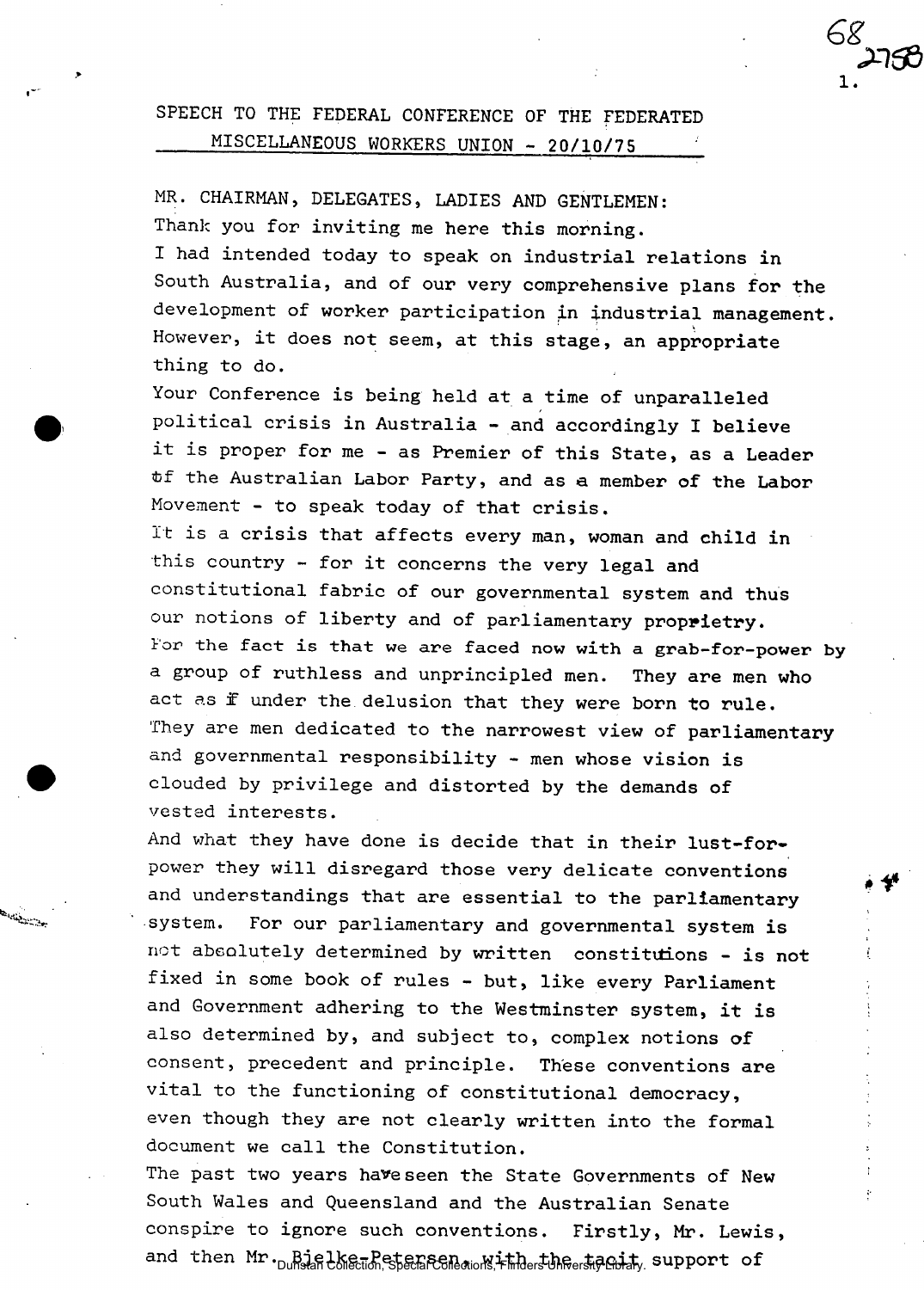2019年10月20日,1999年10月10日,1999年10月10日,1999年10月10日,1999年10月10日,1999年10月10日,1999年10月10日,1999年10月10日,199

 $2.$ 

Mr. Fraser, have **defied the convention accepted by Labor and**  Liberal alike since 1949, that a mid-term Senate vacancy is filled by a **member of the same political party as the previous**  Senator. Now those **same Premiers are prepared to help .**  Malcolm Fraser **distort the conventions and processes of**  Parliament once **again by refusing' to issue the writs for a**  half-Senate **election which would normally, in terms of**  parliamentary **convention, '.be held at this time of year.**  Future years **will remember Malcolm Fraser as the man who**  brought democracy **and Parliamentary Government to the lowest**  point in our **history. I don't believe he will ever be**  forgiven. He has **tampered with the essential balance of**  parliamentary trust and political honour. So I think it is **worthwhile in the matter to pause and**  —th e **full ramifications of the situation we face.**  Firstly, we have a **popularly-elected Government with a**  majority in the **House of Representatives - the Lower House,**  the House of **Government wherever the Westminster System**  holds sway. The **Government has presented finance appropriation**  Bills to that **House and they have been passed. The Bills**  have now been sent **to the Senate, the Upper House.**  The universal **Parliamentary Convention in this matter is**  that only a **Lower House - a House of Government has the right**  to rejact money Bills.

In the Australian **Parliament, that convention has been followed**  since Federation **by all parties and all Governments - with the**  dishonourable **exceptions of the Snedden and. Fraser Oppositions.**  So the convention **has been thrown away and the Budget**  rejected. No **amount of semantic distinction between deferring**  and rejecting can alter the fact that the Senate has rejected the Budget of the **democratically-elected Government which**  still has a **majority, in the Lower House.** 

Truly, this is **the most amazing and dangerous grab for power**  by man who are **obviously prepared to render hollow and**  powerless the **nation's democratic institutions and traditions.**  Mr. Eraser's **actions alone are reprehensible.** 

Every Australian **must realise the practical results if the**  course Mr. Fraser **has arrogantly adopted becomes accepted**  Parliamentary **practice. The threat of an election whenever**  supply bills come **before a Senate will produce chronic**  instability. How **can a Government take measures which may be** 

 $\circ$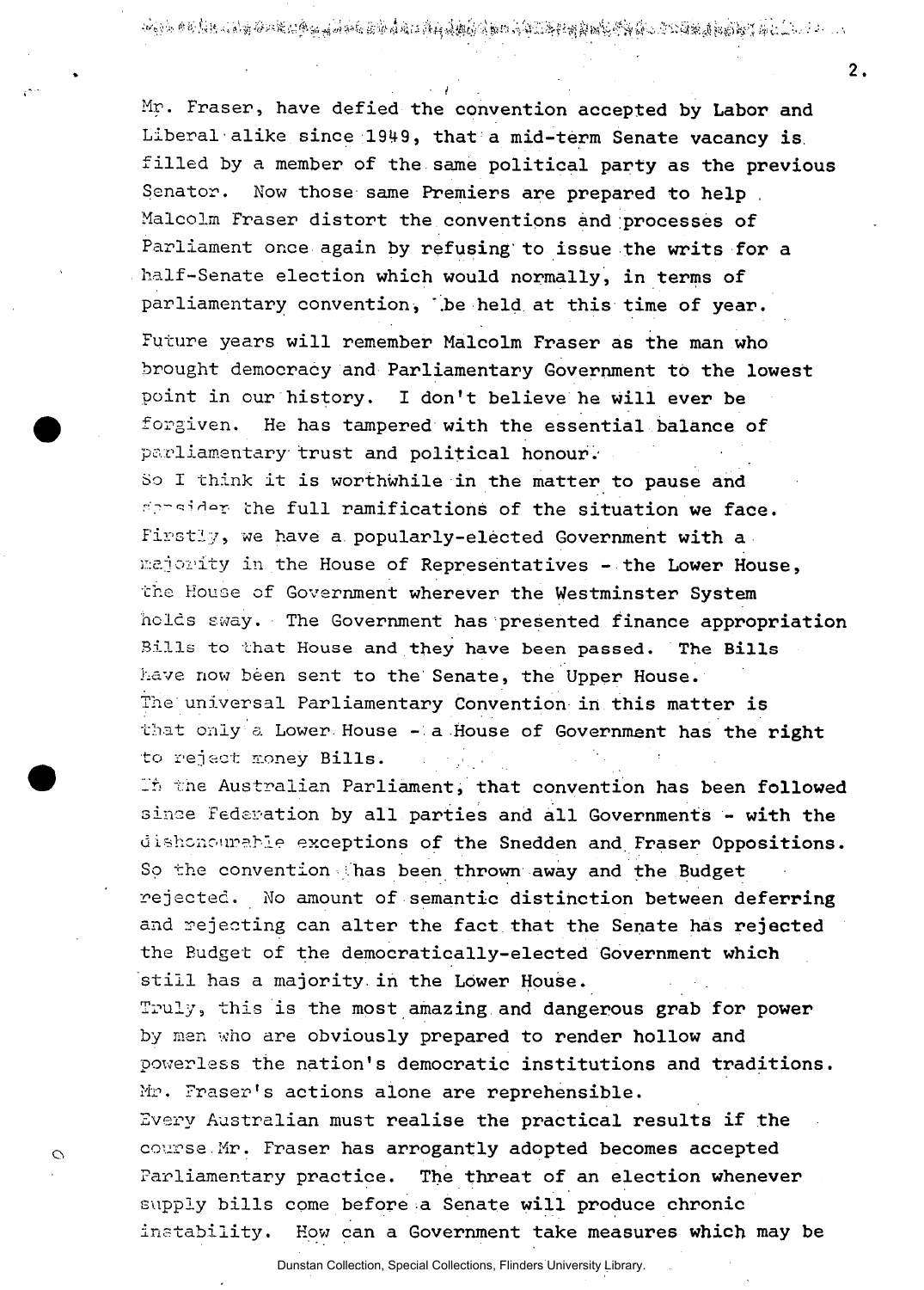electorally unpopular in the short term, yet vital for the country's long term prosperity, if it must look over its shoulder every six months to see what a hostile senate will do?

and a shirt of the same of the same of the same of the same of the same of the same of the same of the same of<br>The same of the same of the same of the same of the same of the same of the same of the same of the same of th

Instability in the political system poses a grave threat to each of us. Just think of the confusion in the community Covernments cannot plan ahead any longer than six months. The business community will lose its confidence in the political system, and the programmes of all Governments = State and Federal - will lurch along without any realistic for -ward planning being possible.

The school in your neighbourhood could get half-built and then abandoned; the local hospital may not have enough money or confidence to start an expansion programme; the road system mint get repaired, or it might not : ail these things, and many more, will be thrown into confusion if polities  $\mathbf{r}^*$ 

sabe for it is jettisoned in favour of cynical grabe for **Tansa sach time the constituted does bot pane a waiotith in** the Senate.

Responsible politicians realise the enormity of the damage such uncertainty can create. In South Australia, for example, as a result of a constitution which for almost a century gave the vote in Upper House elections only to wealthy landowners my Government has never had a majority. We still don't, even though we have thoroughly reformed the Upper House to give the vote to everyone over 18, although the next State election should see our reforms completed and give the Government the representation its voting strength entitles it to.

Had that unrepresentative, undemocratic bastion of conservatism taken the course Mr. Fraser now advocates, my Government - the popularly-elected choice of the people - would have been constantly in crisis, even though we controlled the Lower House, But even the most implacable of my Upper House opponents realised the serious consequences of rejecting appropriation Bills, and so the convention that the Supply must be granted to a Government with a majority in the Lower House was always followed.

The strains put on our Federal Governmental system by the unconstitutional course adopted by Malcolm Fraser are incalcuable in their effect. It is a fundamental convention that a Senate does not reject a Government's source of money.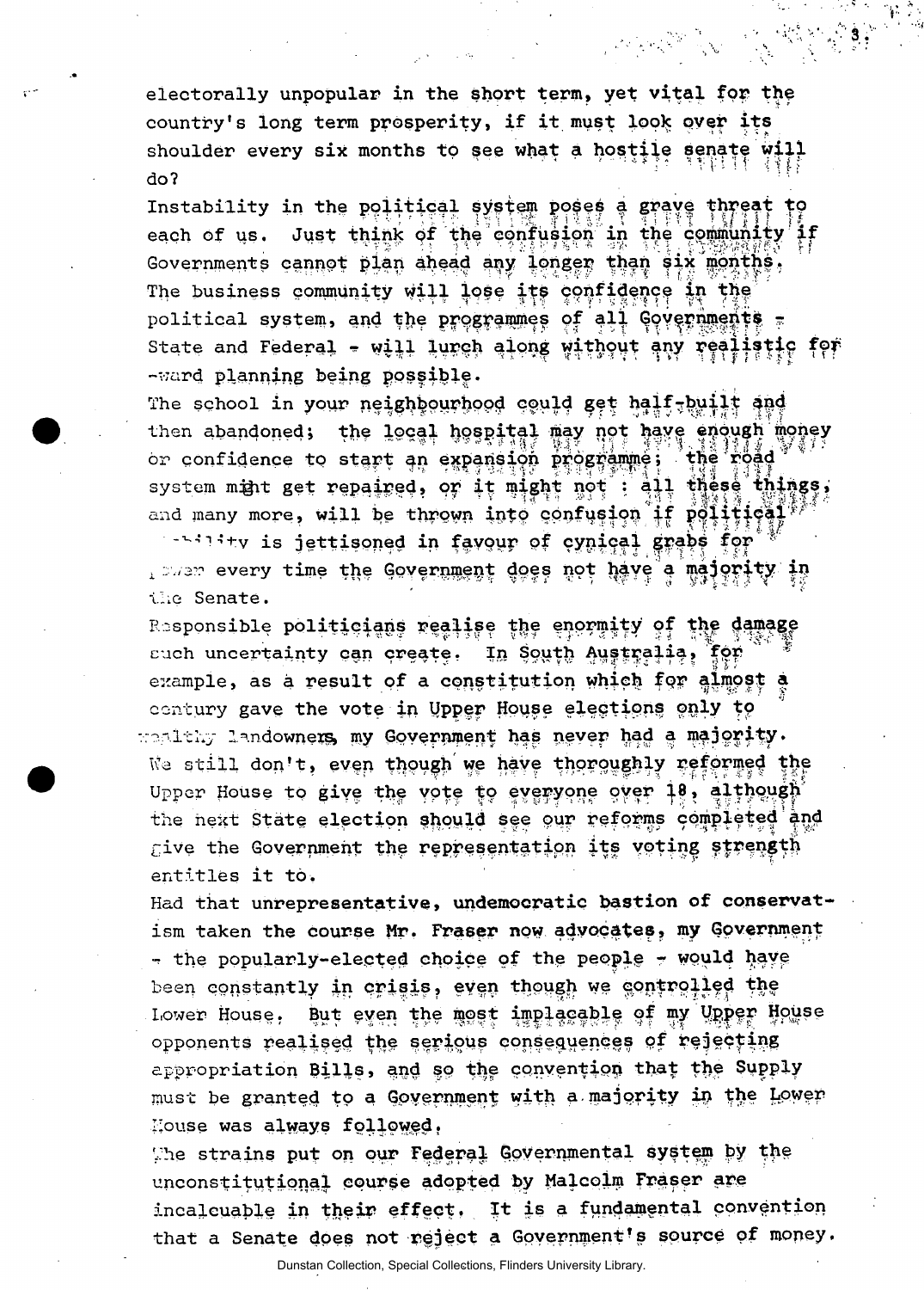**To disregard it is to usher in the twin dangers of chronic political instability and political cynicism. But if Mr. Fraser cannot see the effects of his actions, many others can. John Gorton, a former Liberal Prime Minister - and a former Senator - has condemned the Opposition's actions and warned of the fearful consequences. Mr. Gorton is no Labor Party supporter - the record of his Prime Ministership bears that out - but he is a man committed to democracy. Senator Steele Hall, who was a former Liberal Premier of this State, has also spoken out strongly and correctly against this perversion of democracy. As Senator Hall said, "It is a very sleazy raod to the Prime Ministership which Mr. Fraser has chosen".** 

**These men see the issues - they have publicly warned of the grave consequences of the Budget being rejected. Many other people of integrity and concern for Australia have taken a similar stand - and what we must all do now is ensure that their views reach every single Australian. If the country must vote on whether it endorses the disgraceful actions of the Liberal and Country Parties, every one of us must be fully aware of the consequences of that endorsement. To a large extent that task will fall back on people of principle acting individually in the community.** 

**For the fact is that in this the media, especially the newspapers, call not for Constitutional proprietry, but for a general election. And why is that? Well, the fact is that in the implementation of its policies vested interests have suffered, and the advertising dollar speaks louder than words.** 

**The Labor Party has always played by the rules, even when those rules were hopelessly weighted against it by gerrymanders**  such as the one Sir Thomas Playford arranged in South **Australia, and on this Mr. Bjelke-Petersen has engineered in Queensland.** 

**Throughout our 23 years in Opposition federally, Labor accepted the fact that it must gain office properly if it was to implement its programmes. Never did the Labor Party suggest it would reject a Budget or Supply Bill, never did it countenance damaging the system for its own short term gains. But now, after less than three years in Opposition, the Liberals for the second time are making a naked and cynical attempt to do just that.**